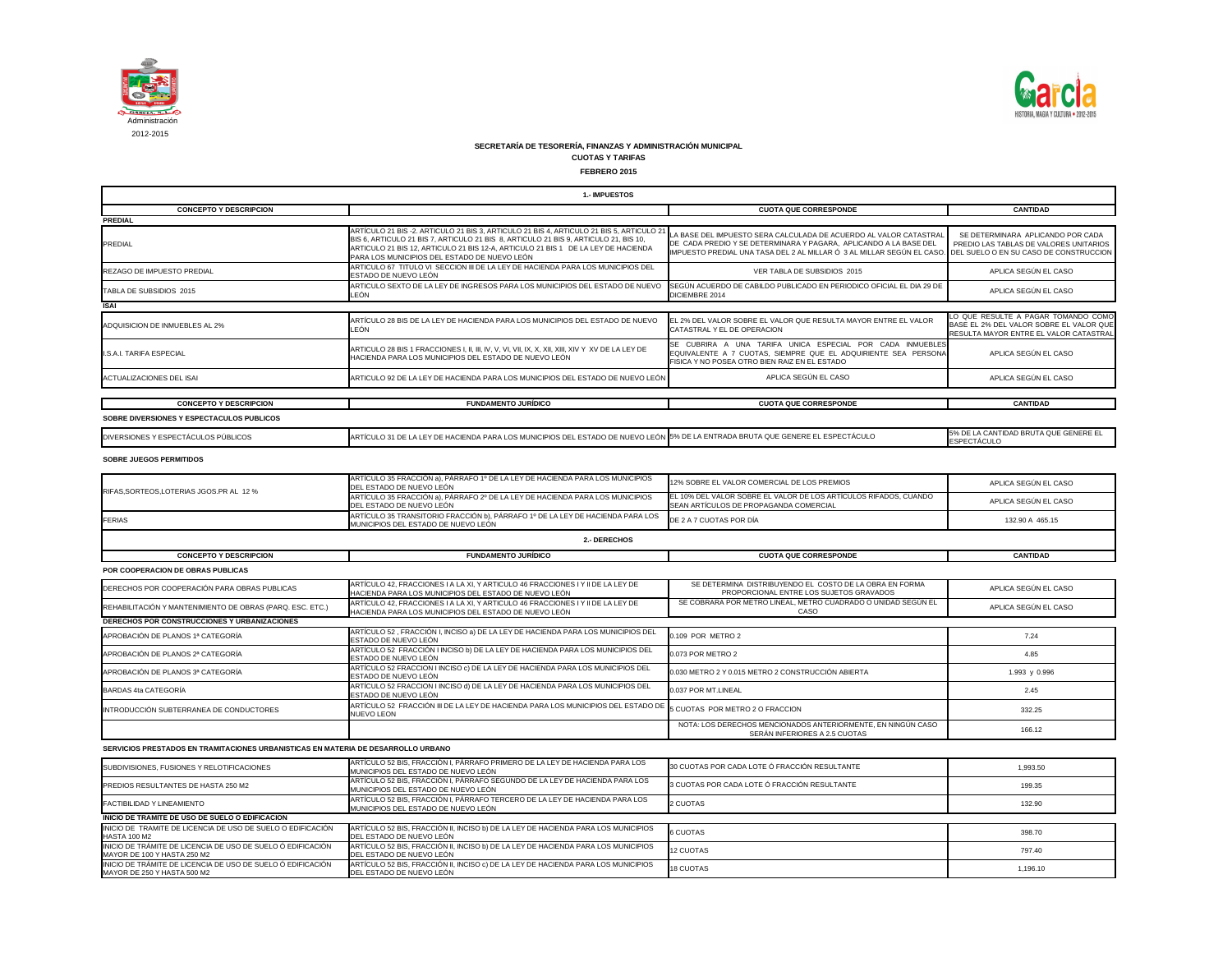**FEBRERO 2015**

| INICIO DE TRAMITE DE LICENCIA DE USO DE SUELO O EDIFICACIÓN<br>MAYOR DE 500 HASTA 1000 M2 | ARTÍCULO 52 BIS, FRACCIÓN II, INCISO d) DE LA LEY DE HACIENDA PARA LOS MUNICIPIOS<br><b>IDEL ESTADO DE NUEVO LEÓN</b> | 24 CUOTAS | 1.594.80 |
|-------------------------------------------------------------------------------------------|-----------------------------------------------------------------------------------------------------------------------|-----------|----------|
| INICIO DE TRÁMITE DE LICENCIA DE USO DE SUELO Ó EDIFICACIÓN<br><b>MAYOR DE 1000 M2</b>    | ARTÍCULO 52 BIS, FRACCIÓN II, INCISO e) DE LA LEY DE HACIENDA PARA LOS MUNICIPIOS<br>L ESTADO DE NUEVO LEÓN           | 30 CUOTAS | 1,993.50 |

| <b>LICENCIAS DE USO DE SUELO O EDIFICACIONES</b>                                                               | ARTÍCULO 52 BIS, FRACCIÓN III, INCISO a) DE LA LEY DE HACIENDA PARA LOS MUNICIPIOS                                                                                                                    |                                                                                                                                                                                                                                                                                                                                                                                                                                                                                                                                                                                    |                                                                                                                                                                           |
|----------------------------------------------------------------------------------------------------------------|-------------------------------------------------------------------------------------------------------------------------------------------------------------------------------------------------------|------------------------------------------------------------------------------------------------------------------------------------------------------------------------------------------------------------------------------------------------------------------------------------------------------------------------------------------------------------------------------------------------------------------------------------------------------------------------------------------------------------------------------------------------------------------------------------|---------------------------------------------------------------------------------------------------------------------------------------------------------------------------|
| LICENCIA DE USO DE SUELO Ó EDIFICACIÓN HASTA 100 M2                                                            | DEL ESTADO DE NUEVO LEÓN                                                                                                                                                                              | 6 CUOTAS                                                                                                                                                                                                                                                                                                                                                                                                                                                                                                                                                                           | 398.70                                                                                                                                                                    |
| LICENCIA DE USO DE SUELO Ó EDIFICACIÓN MAYOR DE 100 HASTA 250<br>M2                                            | ARTÍCULO 52 BIS, FRACCIÓN III, INCISO b) DE LA LEY DE HACIENDA PARA LOS MUNICIPIOS<br>DEL ESTADO DE NUEVO LEÓN                                                                                        | 12 CUOTAS                                                                                                                                                                                                                                                                                                                                                                                                                                                                                                                                                                          | 797.40                                                                                                                                                                    |
| LICENCIA DE USO DE SUELO Ó EDIFICACIÓN MAYOR DE 250 HASTA 500<br>М2                                            | ARTÍCULO 52 BIS, FRACCIÓN III, INCISO c) DE LA LEY DE HACIENDA PARA LOS MUNICIPIOS<br>DEL ESTADO DE NUEVO LEÓN                                                                                        | <b>18 CUOTAS</b>                                                                                                                                                                                                                                                                                                                                                                                                                                                                                                                                                                   | 1,196.10                                                                                                                                                                  |
| LICENCIA DE USO DE SUELO Ó EDIFICACIÓN MAYOR DE 500 HASTA<br>1000 M2                                           | ARTÍCULO 52 BIS, FRACCIÓN III, INCISO d) DE LA LEY DE HACIENDA PARA LOS MUNICIPIOS<br>DEL ESTADO DE NUEVO LEÓN                                                                                        | 24 CUOTAS                                                                                                                                                                                                                                                                                                                                                                                                                                                                                                                                                                          | 1,594.80                                                                                                                                                                  |
| LICENCIA DE USO DE SUELO MAYOR DE 1000 M2                                                                      | ARTÍCULO 52 BIS, FRACCIÓN III, INCISO e) DE LA LEY DE HACIENDA PARA LOS MUNICIPIOS<br>DEL ESTADO DE NUEVO LEÓN                                                                                        | 30 CUOTAS                                                                                                                                                                                                                                                                                                                                                                                                                                                                                                                                                                          | 1,993.50                                                                                                                                                                  |
| <b>ADICIONALES</b>                                                                                             |                                                                                                                                                                                                       |                                                                                                                                                                                                                                                                                                                                                                                                                                                                                                                                                                                    |                                                                                                                                                                           |
| ADICIONALES LICENCIA DE USO DE DUELO Ó EDIFICACIÓN HASTA<br>100M2                                              | ARTÍCULO 52 BIS, FRACCIÓN III, PÁRRAFO SEGUNDO, INCISO a) DE LA LEY DE HACIENDA<br>PARA LOS MUNICIPIOS DEL ESTADO E NUEVO LEÓN                                                                        | 0.08 CUOT. POR MT2                                                                                                                                                                                                                                                                                                                                                                                                                                                                                                                                                                 | 5.32                                                                                                                                                                      |
| ADICIONALES LICENCIA DE USO DE SUELO Ó EDIFICACIÓN MAYOR DE<br>100 HASTA 250 M2                                | ARTÍCULO 52 BIS, FRACCIÓN III, PÁRRAFO SEGUNDO, INCISO b) DE LA LEY DE HACIENDA<br>PARA LOS MUNICIPIOS EL ESTADO DE NUEVO LEÓN                                                                        | 0.16 CUOT., POR MT2                                                                                                                                                                                                                                                                                                                                                                                                                                                                                                                                                                | 10.63                                                                                                                                                                     |
| ADICIONALES LICENCIA DE USO DE SUELO Ó EDIFICACIÓN MAYOR DE<br>250 HASTA 500 M2                                | ARTÍCULO 52 BIS, FRACCIÓN III, PÁRRAFO SEGUNDO, INCISO c) DE LA LEY DE HACIENDA<br>PARA LOS MUNICIPIOS DEL ESTADO DE NUEVO LEÓN                                                                       | 0.24 CUOT. POR MT2                                                                                                                                                                                                                                                                                                                                                                                                                                                                                                                                                                 | 15.95                                                                                                                                                                     |
| ADICIONALES LICENCIA DE USO DE SUELO Ó EDIFICACIÓN MAYOR DE<br>500 HASTA 1000 M2                               | ARTÍCULO 52 BIS, FRACCIÓN III, PÁRRAFO SEGUNDO, INCISO d) DE LA LEY DE HACIENDA DE<br>LOS MUNICIPIOS DEL ESTADO DE NUEVO LEÓN                                                                         | 0.31 CUOT. POR MT2                                                                                                                                                                                                                                                                                                                                                                                                                                                                                                                                                                 | 20.60                                                                                                                                                                     |
| ADICIONALES LICENCIA DE USO DE SUELO Ó EDIFICACIÓN MAYOR DE<br>1000 M2                                         | ARTÍCULO 52 BIS, FRACCIÓN III, PÁRRAFO SEGUNDO, INCISO e) DE LA LEY DE HACIENDA<br>PARA LOS MUNICIPIOS DELESTADO DE NUEVO LEÓN                                                                        | 0.38 CUOTAS POR MT2                                                                                                                                                                                                                                                                                                                                                                                                                                                                                                                                                                | 25.25                                                                                                                                                                     |
|                                                                                                                |                                                                                                                                                                                                       | NOTA: LA CUOTA PREVISTA NO EXCEDERÁ DE \$8.00 POR METRO CUADRADO<br>PARA EDIFICACIONES HABITACIONALES MULTIFAMILIARES. LAS CASAS-<br>HABITACION ESTARAN EXENTAS DEL PAGO DE ESTE DERECHO.                                                                                                                                                                                                                                                                                                                                                                                          | SEGÚN SEA EL CASO                                                                                                                                                         |
| FACTIBILIDAD Y AUTORIZACION DE REGIMEN DE CONDOMINIO<br>FACTIBILIDAD Y AUTORIZACIÓN DE RÉGIMENES EN CONDOMINIO | ARTÍCULO 52 BIS, FRACCIÓN IV, INCISO a) DE LA LEY DE HACIENDA PARA LOS MUNICIPIOS                                                                                                                     |                                                                                                                                                                                                                                                                                                                                                                                                                                                                                                                                                                                    |                                                                                                                                                                           |
| <b>VERTICAL</b>                                                                                                | DEL ESTADO DE NUEVO LEÓN                                                                                                                                                                              | 0.12 CUOTAS POR MT.2 DE CONSTRUCCION                                                                                                                                                                                                                                                                                                                                                                                                                                                                                                                                               | 7.97                                                                                                                                                                      |
| FACTIBILIDAD Y AUTORIZACIÓN DE RÉGIMENES EN CONDOMINIO                                                         | ARTÍCULO 52 BIS, FRACCIÓN IV, INCISO b) Y FRACCION V INCISO a) DE LA LEY DE HACIENDA<br>DE LOS MUNICIPIOS DEL ESTADO DE NUEVO LEÓN                                                                    | LOTES HABITACIONALES O INDUSTRIALES DE HASTA 150 M2: 0.107 CUOTAS                                                                                                                                                                                                                                                                                                                                                                                                                                                                                                                  | 7.11                                                                                                                                                                      |
| HORIZONTAL                                                                                                     | ARTÍCULO 52 BIS, FRACCIÓN IV, INCISO b) Y FRACCION V INCISO b) DE LA LEY DE HACIENDA LOTES HABITACIONALES O INDUSTRIALES DE MAS DE 150 M2 HASTA 300 M2:<br>DE LOS MUNICIPIOS DEL ESTADO DE NUEVO LEÓN | 0.143 CUOTAS                                                                                                                                                                                                                                                                                                                                                                                                                                                                                                                                                                       | 9.50                                                                                                                                                                      |
|                                                                                                                |                                                                                                                                                                                                       | LOTES HABITACIONALES O INDUSTRIALES DE MAS DE 300 M2: 0.172 CUOTAS                                                                                                                                                                                                                                                                                                                                                                                                                                                                                                                 | 11.43                                                                                                                                                                     |
|                                                                                                                |                                                                                                                                                                                                       | LOTES HABITACIONALES O INDUSTRIALES DE HASTA 150 M2: 0.107 CUOTAS                                                                                                                                                                                                                                                                                                                                                                                                                                                                                                                  | 7.11                                                                                                                                                                      |
| FACTIBILIDAD Y AUTORIZACIÓN DE RÉGIMENES EN CONDOMINIO                                                         | ARTÍCULO 52 BIS, FRACCIÓN IV, INCISO c) Y FRACCION V INCISO c) NUMERO 1 DE LA LEY DE<br>HACIENDA DE LOS MUNICIPIOS DEL ESTADO DE NUEVO LEÓN                                                           | LOTES HABITACIONALES O INDUSTRIALES DE MAS DE 150 M2 HASTA 300 M2:<br>0.143 CUOTAS                                                                                                                                                                                                                                                                                                                                                                                                                                                                                                 | 9.50                                                                                                                                                                      |
| <b>MIXTO</b>                                                                                                   | ARTÍCULO 52 BIS, FRACCIÓN IV, INCISO b) Y FRACCION V INCISO b) NUMERO 3 DE LA LEY DE                                                                                                                  | LOTES HABITACIONALES O INDUSTRIALES DE MAS DE 300 M2: 0.172 CUOTAS                                                                                                                                                                                                                                                                                                                                                                                                                                                                                                                 | 11.43                                                                                                                                                                     |
|                                                                                                                | HACIENDA DE LOS MUNICIPIOS DEL ESTADO DE NUEVO LEÓN                                                                                                                                                   | LOTES CAMPESTRES: 0.107 CUOTAS                                                                                                                                                                                                                                                                                                                                                                                                                                                                                                                                                     | 7.11                                                                                                                                                                      |
| <b>AUTORIZACION DE FRACCIONAMIENTOS</b>                                                                        | ARTÍCULO 52 BIS, FRACCIÓN V, INCISO a) DE LA LEY DE HACIENDA DE LOS MUNICIPIOS DEL                                                                                                                    |                                                                                                                                                                                                                                                                                                                                                                                                                                                                                                                                                                                    |                                                                                                                                                                           |
| <b>FACTIBILIDAD Y LINEAMIENTOS</b>                                                                             | ESTADO DE NUEVO LEÓN<br>ARTÍCULO 52 BIS, FRACCIÓN V, INCISO b) DE LA LEY DE HACIENDA PARA LOS MUNICIPIOS                                                                                              | 117.5 CUOTAS                                                                                                                                                                                                                                                                                                                                                                                                                                                                                                                                                                       | 7,807.88                                                                                                                                                                  |
| PROYECTO URBANÍSTICO                                                                                           | DEL ESTADO DE NUEVO LEÓN                                                                                                                                                                              | 117.5 CUOTAS                                                                                                                                                                                                                                                                                                                                                                                                                                                                                                                                                                       | 7,807.88                                                                                                                                                                  |
| <b>PROYECTO EJECUTIVO</b>                                                                                      | ARTÍCULO 52 BIS, FRACCIÓN V, INCICO c) NUMERALES 1, 2, 3, 4, 5, 6.                                                                                                                                    | SE COBRARA POR M2 DE ÁREA VENDIBLE DEPENDIENDO SI EL ÁREA ES<br>HABITACIONAL, INDUSTRIAL, CAMPESTRE U OTROS A-LOTES CON SUPERFICIE<br>HASTA 150 M2, 0.107 CUOTAS, B-LOTES CON SUPERFICIE DE MÁS DE 150 M<br>Y HASTA 300 M2, 0.143 CUOTAS, LOTES CON SUPERFICIE MAYOR A 300 M2<br>0.172 CUOTAS                                                                                                                                                                                                                                                                                      | A-LOTES CON SUPERFICIE HASTA 150 M2, 7.11<br>MT.2, B-LOTES CON SUPERFICIE DE MÁS DE<br>150 M2 Y HASTA 300 M2, 9.50 MT.2, LOTES<br>CON SUPERFICIE MAYOR A 300 M2 11.43 MT2 |
| <b>HABITACIONALES O INDUSTRIALES</b>                                                                           | ARTÍCULO 52 BIS, FRACCION V, INCISO C) NUMERO 1 LETRA a b c                                                                                                                                           | HABITACIONALES E INDUSTRIALES, EXCEPTUANDO LOS PREDIOS RESERVADOS<br>PARA EQUIPAMIENTOS COMERCIALES Y DE SERVICIOS:SE COBRARA POR M2 DE A-LOTES CON SUPERFICIE HASTA 150 M2, 7.11<br>ÁREA VENDIBLE DEPENDIENDO SI EL ÁREA ES HABITACIONAL, INDUSTRIAL, MT.2, B-LOTES CON SUPERFICIE DE MÁS DE<br>CAMPESTRE U OTROS A-LOTES CON SUPERFICIE HASTA 150 M2, 0.107 150 M2 Y HASTA 300 M2, 9.50 MT.2, LOTES<br>CUOTAS, B-LOTES CON SUPERFICIE DE MÁS DE 150 M2 Y HASTA 300 M2, CON SUPERFICIE MAYOR A 300 M2 11.43 MT2<br>0.143 CUOTAS, LOTES CON SUPERFICIE MAYOR A 300 M2 0.172 CUOTAS |                                                                                                                                                                           |
| LOTES CON SUPERFICIE HASTA 150 M2                                                                              | ARTÍCULO 52 BIS, FRACCIÓN V. INCISO c), NÚMERO 1, APARTADO A. DE LA LEY DE HACIENDA<br>PARA LOS MUNICIPIOS DEL ESTADO DE NUEVO LEÓN                                                                   | 0.107 CUOTAS                                                                                                                                                                                                                                                                                                                                                                                                                                                                                                                                                                       | 7.11                                                                                                                                                                      |
| LOTES CON SUPERFICIE DE MAS DE 150 HASTA 300 M2                                                                | ARTÍCULO 52 BIS, FRACCIÓN V. INCISO c), NÚMERO 1, APARTADO B. DE LA LEY DE<br>HACIENDA PARA LOS MUNICIPIOS DEL ESTADO DE NUEVO LEÓN                                                                   | 0.143 CUOTAS                                                                                                                                                                                                                                                                                                                                                                                                                                                                                                                                                                       | 9.50                                                                                                                                                                      |
| LOTES CON SUPERFICIE MAYOR DE 300 M2                                                                           | ARTÍCULO 52 BIS, FRACCIÓN V. INCISO c), NÚMERO 1, APARTADO C. DE LA LEY DE<br>HACIENDA PARA LOS MUNICIPIOS DEL ESTADO DE NUEVO LEÓN                                                                   | 0.172 CUOTAS                                                                                                                                                                                                                                                                                                                                                                                                                                                                                                                                                                       | 11.43                                                                                                                                                                     |
| INDUSTRIALES UBICADOS EN EL MUNICIPIO                                                                          | ARTÍCULO 52 BIS, FRACCIÓN V. INCISO c), NÚMERO 2 DE LA LEY DE HACIENDA PARA LOS<br>MUNICIPIOS DEL ESTADO DE NUEVO LEÓN                                                                                | 0.107 CUOTAS                                                                                                                                                                                                                                                                                                                                                                                                                                                                                                                                                                       | 7.11                                                                                                                                                                      |
| OTROS UBICADOS EN EL MUNICIPIO                                                                                 | ARTÍCULO 52 BIS, FRACCIÓN V. INCISO c), NÚMERO 5 DE LA LEY DE HACIENDA PARA LOS<br>MUNICIPIOS DEL ESTADO DE NUEVO LEÓN                                                                                | 0.107 CUOTAS                                                                                                                                                                                                                                                                                                                                                                                                                                                                                                                                                                       | 7.11                                                                                                                                                                      |
| CERTIFICACIÓN DEL CUMPLIMIENTO DE REQUSITOS PARA VENTA.                                                        | ARTÍCULO 52 BIS, FRACCIÓN V. INCISO c), NÚMERO 6, INCISO d) DE LA LEY DE HACIENDA<br>PARA LOS MUNICIPIOS EL ESTADO DE NUEVO LEÓN                                                                      | 117.5 CUOTAS                                                                                                                                                                                                                                                                                                                                                                                                                                                                                                                                                                       | 7,807.88                                                                                                                                                                  |
| <b>PRORROGA</b>                                                                                                | ARTÍCULO 52 BIS, FRACCIÓN V. INCISO c), NÚMERO 6, INCISO e) DE LA LEY DE HACIENDA<br>PARA LOS MUNICIPIOS DEL ESTADO DE NUEVO LEÓN                                                                     | 58.5 CUOTAS                                                                                                                                                                                                                                                                                                                                                                                                                                                                                                                                                                        | 3,887.33                                                                                                                                                                  |
| ACTUALIZACIÓN DE GARANTÍAS                                                                                     | ARTÍCULO 52 BIS, FRACCIÓN V. INCISO c), NÚMERO 6, INCISO f) DE LA LEY DE HACIENDA<br>PARA LOS MUNICIPIOS DEL ESTADO DE NUEVO LEÓN                                                                     | 58.5 CUOTAS                                                                                                                                                                                                                                                                                                                                                                                                                                                                                                                                                                        | 3,887.33                                                                                                                                                                  |
| <b>MODIFICACIONES</b>                                                                                          | ARTÍCULO 52 BIS, FRACCIÓN V. INCISO c), NÚMERO 6, INCISO 9) DE LA LEY DE HACIENDA<br>PARA LOS MUNICIPIOS DEL ESTADO DE NUEVO LEÓN                                                                     | 58.5 CUOTAS                                                                                                                                                                                                                                                                                                                                                                                                                                                                                                                                                                        | 3,887.33                                                                                                                                                                  |
| RECEPCIÓN DE OBRA                                                                                              | ARTÍCULO 52 BIS, FRACCIÓN V. INCISO c), NÚMERO 6, INCISO h) DE LA LEY DE HACIENDA<br>PARA LOS MUNICIPIOS DEL ESTADO DE NUEVO LEÓN                                                                     | 586.5 CUOTAS                                                                                                                                                                                                                                                                                                                                                                                                                                                                                                                                                                       | 38,972.93                                                                                                                                                                 |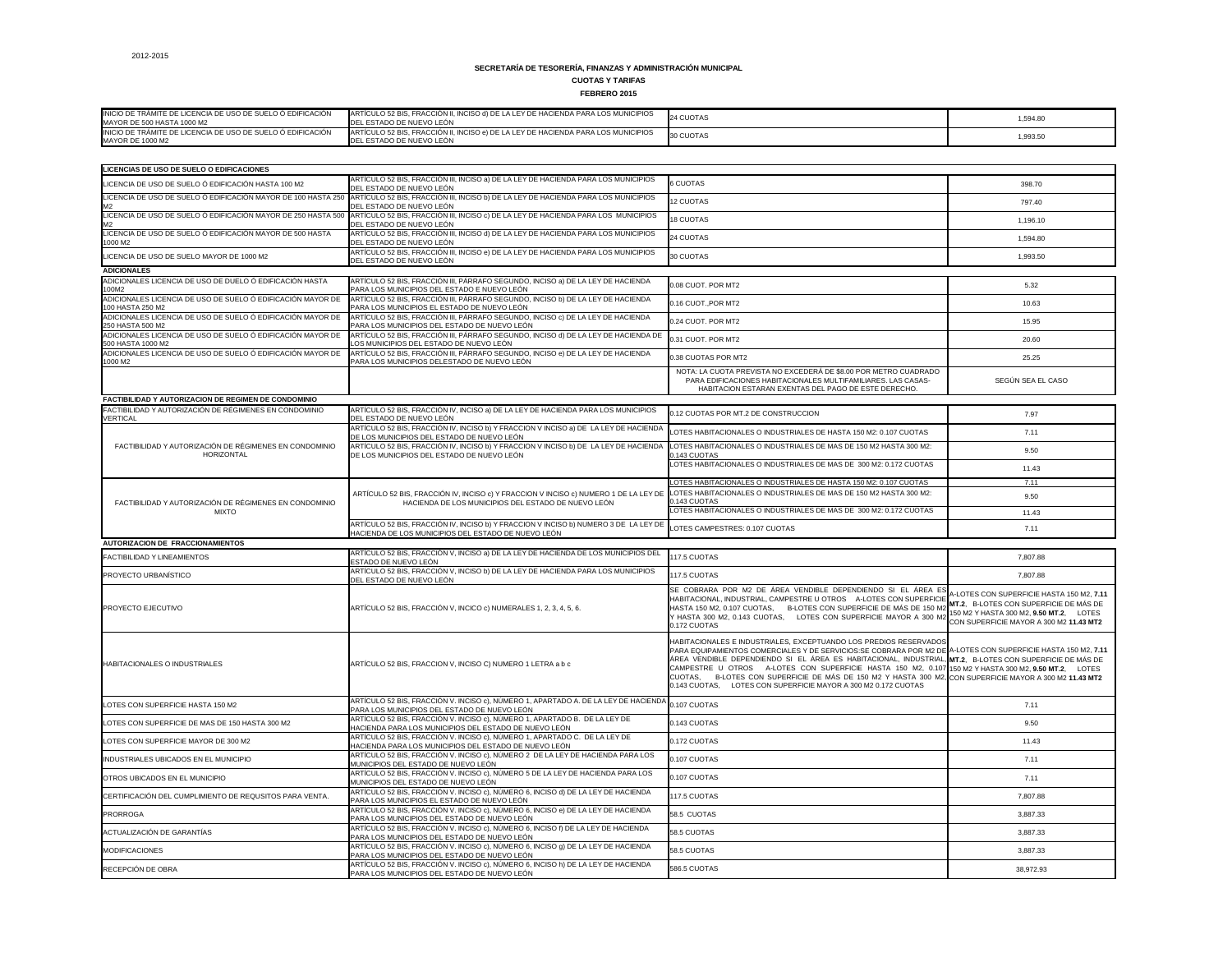**FEBRERO 2015**

|                                                                                         | REGULARIZACIÓN Y ORDENAMIENTO URBANO EN FRACCIONAMIENTOS ARTÍCULO 52 BIS, FRACCIÓN VI DE LA LEY DE HACIENDA PARA LOS MUNICIPIOS DEL | SE APLICARAN LAS CUOTAS PREVISTAS EN LAS FRACCIONES III Y IV DEL ARTÍCULO 52 BIS DE LA LEY DE HACIENDA PARA LOS |        |
|-----------------------------------------------------------------------------------------|-------------------------------------------------------------------------------------------------------------------------------------|-----------------------------------------------------------------------------------------------------------------|--------|
| Y EN LICENCIAS DE USO DE SUELO (75%)                                                    | <b>ESTADO DE NUEVO LEON</b>                                                                                                         | MUNICIPIOS DEL ESTADO DE NUEVO LEÓN, CON UN INCREMENTO DEL 75%                                                  |        |
| EXPEDICIÓN DE COPIAS CERTIFICADAS DE PLANOS                                             | ARTÍCULO 52 BIS, FRACCIÓN VII DE LA LEY DE HACIENDA PARA LOS MUNICIPIOS DEL<br>ESTADO DE NUEVO LEÓN                                 | 3.5 CUOTAS                                                                                                      | 232.58 |
| EXPEDICIÓN DE CONSTANCIA Y CERTIFICACIONES                                              | ARTÍCULO 52 BIS, FRACCIÓN VIII DE LA LEY DE HACIENDA PARA LOS MUNICIPIOS DEL<br>ESTADO DE NUEVO LEÓN                                | 2.5 CUOTAS                                                                                                      | 166.13 |
| INFORMACIÓN DE ALINEAMIENTO DE LA VIALIDAD                                              | ARTÍCULO 52 BIS, FRACCIÓN IX DE LA LEY DE HACIENDA PARA LOS MUNICIPIOS DEL<br>ESTADO DE NUEVO LEÓN                                  | 1.5 CUOTAS                                                                                                      | 99.68  |
| INSCRIPCION DE NUEVOS FRACCIONAMIENTOS O AMPLIACION                                     |                                                                                                                                     |                                                                                                                 |        |
| <b>FRACCIONAMIENTOS CUYOS LOTES TENGAN UNA SUPERFICIE</b><br>PROMEDIO MAYOR A 250 M2    | ARTÍCULO 55 INCISO a) DE LA LEY DE HACIENDA PARA LOS MUNICIPIOS DEL ESTADO DE<br>NUEVO LEÓN                                         | 0.023 CUOTAS POR MT2                                                                                            | 1.53   |
| FRACCIONAMINTOS CUYOS LOTES TENGAN UNA SUPERFICIE<br><b>PROMEDIO ENTRE 150 Y 250 M2</b> | ARTÍCULO 55 INCISO b) DE LA LEY DE HACIENDA PARA LOS MUNICIPIOS DEL ESTADO DE<br>NUEVO LEÓN                                         | 0.012 CUOTAS POR MT2                                                                                            | 0.797  |
| <b>FRACCIONAMIENTOS CUYOS LOTES TENGAN UNA SUPERFICIE</b><br>PROMEDIO MENOR A 150 M2    | ARTÍCULO 55 INCISO c) DE LA LEY DE HACIENDA PARA LOS MUNICIPIOS DEL ESTADO DE<br>NUEVO LEÓN                                         | 0.009 CUOTAS POR MT2                                                                                            | 0.598  |
| CEMENTERIOS UBICADOS EN LOS MUNICIPIOS                                                  | ARTÍCULO 55 INCISO d) DE LA LEY DE HACIENDA PARA LOS MUNICIPIOS DEL ESTADO DE<br>NUEVO LEÓN                                         | 0.12 CUOTAS POR MT2                                                                                             | 7.97   |
| ASIGNACIÓN DE NUMERO OFICIAL                                                            | ARTÍCULO 55, PÁRRAFO TERCERO DE LA LEY DE HACIENDA PARA LOS MUNICIPIOS DEL<br>ESTADO DE NUEVO LEÓN                                  | 1.24 CUOTAS                                                                                                     | 82.40  |

| PUR GERTIFICACIONES, AUTORIZACIONES, CONSTANGIAS T REGISTROS |                                                                                                                  |                                     |        |
|--------------------------------------------------------------|------------------------------------------------------------------------------------------------------------------|-------------------------------------|--------|
| COPIA SIMPLE POR HOJA                                        | ARTÍCULO 57, FRACCIÓN I, INCISO a) DE LA LEY DE HACIENDA PARA LOS MUNICIPIOS DEL                                 | 0.012 CUOTAS EN HOJAS TAMAÑO CARTA  | 0.797  |
|                                                              | ESTADO DE NUEVO LEÓN                                                                                             | 0.017 CUOTAS EN HOJAS TAMAÑO OFICIO | 1.130  |
| COPIA A COLOR POR HOJA                                       | ARTÍCULO 57, FRACCIÓN I, INCISO b) DE LA LEY DE HACIENDA PARA LOS MUNICIPIOS DE L                                | 0.024 CUOTAS EN HOJAS TAMAÑO CARTA  | 1.59   |
|                                                              | ESTADO DE NUEVO LEÓN                                                                                             | 0.034 CUOTAS EN HOJAS TAMAÑO OFICIO | 2.26   |
| COPIA CERTIFICADAS POR CADA DOCUMENTO                        | ARTÍCULO 57, FRACCIÓN I, INCISO c) DE LA LEY DE HACIENDA PARA LOS MUNICIPIOS DEL                                 | 1 CUOTA                             | 66.45  |
|                                                              | ESTADO DE NUEVO LEÓN                                                                                             |                                     |        |
| COPIA SIMPLE DE PLANOS                                       | ARTÍCULO 57, FRACCIÓN I, INCISO d) DE LA LEY DE HACIENDA PARA LOS MUNICIPIOS DEL                                 | 0.43 CUOTAS                         | 28.57  |
|                                                              | ESTADO DE NUEVO LEÓN                                                                                             |                                     |        |
| COPIA SIMPLE DE PLANOS A COLOR                               | ARTÍCULO 57, FRACCIÓN I, INCISO e) DE LA LEY DE HACIENDA PARA LOS MUNICIPIOS DEL                                 |                                     | 132.90 |
|                                                              | ESTADO DE NUEVO LEÓN                                                                                             | 2 CUOTAS<br>3 CUOTAS                |        |
| COPIA CERTIFICADA DE PLANOS                                  | ARTÍCULO 57, FRACCIÓN I, INCISO f) DE LA LEY DE HACIENDA PARA LOS MUNICIPIOS DEL                                 |                                     | 199.35 |
|                                                              | ESTADO DE NUEVO LEÓN                                                                                             |                                     |        |
| COPIA CERTIFICADA DE PLANOS A COLOR                          | ARTÍCULO 57, FRACCIÓN I, INCISO 9) DE LA LEY DE HACIENDA PARA LOS MUNICIPIOS DEL                                 | <b>5 CUOTAS</b>                     | 332.25 |
|                                                              | <u>ESTADO DE NUEVO LEÓN.</u><br>ARTÍCULO 57, FRACCIÓN I, INCISO h) DE LA LEY DE HACIENDA PARA LOS MUNICIPIOS DEL |                                     |        |
| DIVERSAS CONSTANCIAS Y CERTIFICACIONES                       | ESTADO DE NUEVO LEÓN                                                                                             | 1 CUOTA                             | 66.45  |
| BÚSQUEDA Y LOCALIZACIÓN DE ARCHIVOS Y EXPEDIENTES            | ARTÍCULO 57, FRACCIÓN I, PÁRRAFO TERCERO DE LA LEY DE HACIENDA PARA LOS                                          |                                     |        |
|                                                              | MUNICIPIOS EL ESTADO DE NUEVO LEÓN                                                                               | <b>CUOTA</b>                        | 66.45  |
| CERTIFICACIÓN DE PREDIAL                                     | ARTÍCULO 57, FRACCIÓN I, INCISO h) DE LA LEY DE HACIENDA PARA LOS MUNICIPIOS EL                                  | 1 CUOTA                             | 66.45  |
| CERTIFICACIÓN COMISIONADOS MUNICIPALES                       | ARTÍCULO 57, FRACCIÓN I, INCISO h) DE LA LEY DE HACIENDA PARA LOS MUNICIPIOS DEL                                 | 1 CUOTA                             | 66.45  |
|                                                              | ESTADO DE NUEVO LEÓN                                                                                             |                                     |        |
| CONSTANCIA O REGISTRO DE REFRENDO                            | ARTÍCULO 57, FRACCIÓN I, INCISO h) DE LA LEY DE HACIENDA PARA LOS MUNICIPIOS DEL                                 | 1 CUOTA                             | 66.45  |
| CONSTANCIA DE NO INFRACCIONES, RELATIVAS A CONTROL           | ARTÍCULO 57, FRACCIÓN I, PARRAFO CUARTO DE LA LEY DE HACIENDA PARA LOS                                           | 0.25 CUOTAS                         | 16.61  |
| <b>VEHICULAR</b>                                             | MUNICIPIOS DEL ESTADO DE NUEVO LEÓN                                                                              |                                     |        |

| INSCRIPCIÓN AL INICIO DE ACTIVIDADES                                                                      | ARTÍCULO 58 DE LA LEY DE HACIENDA PARA LOS MUNICIPIOS DEL ESTADO DE NUEVO LEÓN ACTIVIDADES, POR REFRENDO ANUAL DE LICENCIA, AUTORIZACIÓN, PERMISO O | ESTE ARTÍCULO SOLO MENCIONA LAS CUOTAS POR INSCRIPCIÓN AL INICIO DE<br>CONCESIÓN QUE SE CUBRIRÁN EN LOS MUNICIPIOS DEL ÁREA METROPOLITANA |                          |
|-----------------------------------------------------------------------------------------------------------|-----------------------------------------------------------------------------------------------------------------------------------------------------|-------------------------------------------------------------------------------------------------------------------------------------------|--------------------------|
|                                                                                                           | ARTÍCULO 58 BIS FRACCION A) NUMERO 1 DE LA LEY DE HACIENDA PARA LOS MUNICIPIOS                                                                      | HASTA 15,000 PERSONAS: 1500 CUOTAS                                                                                                        | 99.675.00                |
| <b>ESTADIOS DE FUTBOL</b>                                                                                 | EL ESTADO DE NUEVO LEÓN                                                                                                                             | DE MAS DE 15,000 HASTA 25,000 PERSONAS: 2700 CUOTAS<br>DEMAS DE 25,000 PERSONAS: 3500 CUOTAS                                              | 179,415.00<br>232,575.00 |
| CABARET, CENTROS NOCTURNOS, DISCOTECAS, CASAS Y<br><b>ESTABLECIMIENTOS DE APUESTAS</b>                    | ARTÍCULO 58 BIS FRACCION A) NUMERO 2 DE LA LEY DE HACIENDA PARA LOS MUNICIPIOS<br>EL ESTADO DE NUEVO LEÓN                                           | NO MAYOR A 120 M2 2390 CUOTAS                                                                                                             | 158,815.50               |
|                                                                                                           |                                                                                                                                                     | MAYOR A 120 M2, 2825 CUOTAS                                                                                                               | 187,721.25               |
| HOTELES Y MOTELES DE PASO CON SERVICIO DE BAR Y RESTURANT-<br><b>BAR</b>                                  | ARTÍCULO 58 BIS FRACCION A) NUMERO 4 DE LA LEY DE HACIENDA PARA LOS MUNICIPIOS<br>EL ESTADO DE NUEVO LEÓN                                           | 1500 CUOTAS                                                                                                                               | 99,675.00                |
| <b>ESTABLECIMIENTOS QUE EXPENDAN BEBIDAS ALCOHOLICAS CERRADAS</b>                                         |                                                                                                                                                     |                                                                                                                                           |                          |
| ABARROTES CON VENTA DE CERVEZA CON UN AREA DE EXPOSICIÓN<br>AL PÚBLICO NO MAYOR A 50 M2                   | ARTÍCULO 58 BIS FRACCION A) NUMERO 5 INCISO a) DE LA LEY DE HACIENDA PARA LOS<br>MUNICIPIOS EL ESTADO DE NUEVO LEÓN                                 | <b>15 CUOTAS</b>                                                                                                                          | 996.75                   |
| ABARROTES CON VENTA DE CERVEZA, VINOS Y LICORES CON UN<br>AREA DE EXPOSICIÓN AL PÚBLICO, NO MAYOR A 50 M2 | ARTÍCULO 58 BIS FRACCION A) NUMERO 5 INCISO b) DE LA LEY DE HACIENDA PARA LOS<br>MUNICIPIOS EL ESTADO DE NUEVO LEÓN                                 | 30 CUOTAS                                                                                                                                 | 1,993.50                 |
| DEPOSITO CON VENTA DE CERVEZA INCLUYENO LOS QUE TIENEN                                                    | ARTÍCULO 58 BIS FRACCION A) NUMERO 5 INCISO c) DE LA LEY DE HACIENDA PARA LOS                                                                       | <b>40 CUOTAS</b>                                                                                                                          | 2.658.00                 |
| DEPOSITO CON VENTA DE CERVEZA, VINOS Y LICORES INCLUYENDO<br>LOS QUE TIENEN SERVICIO DE AUTO              | ARTÍCULO 58 BIS FRACCION A) NUMERO 5 INCISO d) DE LA LEY DE HACIENDA PARA LOS<br>MUNICIPIOS EL ESTADO DE NUEVO LEÓN                                 | 80 CUOTAS                                                                                                                                 | 5.316.00                 |
| <b>LICORERÍAS</b>                                                                                         | ARTÍCULO 58 BIS FRACCION A) NUMERO 5 INCISO e) DE LA LEY DE HACIENDA PARA LOS<br>MUNICIPIOS EL ESTADO DE NUEVO LEÓN                                 | 80 CUOTAS                                                                                                                                 | 5,316.00                 |
| MINISÚPER Y TIENDAS DE CONVENIENCIA CON UN AREA DE<br>EXPOSICIÓN AL PUBLICO NO MAYOR A 120 M2             | ARTÍCULO 58 BIS FRACCION A) NUMERO 5 INCISO f) DE LA LEY DE HACIENDA PARA LOS<br>MUNICIPIOS EL ESTADO DE NUEVO LEÓN                                 | 60 CUOTAS                                                                                                                                 | 3,987.00                 |
| MINISÚPER Y TIENDAS DE CONVENIENCIA CON UN AREA DE<br>EXPOSICIÓN AL PÚBLICO MAYOR A 120 M2                | ARTÍCULO 58 BIS FRACCION A) NUMERO 5 INCISO 9) DE LA LEY DE HACIENDA PARA LOS<br>MUNICIPIOS EL ESTADO DE NUEVO LEÓN                                 | <b>135 CUOTAS</b>                                                                                                                         | 8,970.75                 |
| TIENDAS DE AUTO SERVICIO MAYOR A 120 M2                                                                   | ARTÍCULO 58 BIS FRACCION A) NUMERO 5 INCISO h) DE LA LEY DE HACIENDA PARA LOS<br>MUNICIPIOS EL ESTADO DE NUEVO LEÓN                                 | <b>190 CUOTAS</b>                                                                                                                         | 12,625.50                |
| TIENDAS DE AUTO SERV DEPARTAMENTALES MAYOR A 120 M2                                                       | ARTÍCULO 58 BIS FRACCION A) NUMERO 5 INCISO i) DE LA LEY DE HACIENDA PARA LOS<br>MUNICIPIOS EL ESTADO DE NUEVO LEÓN                                 | 380 CUOTAS                                                                                                                                | 25,251.00                |
| EXPENDIO Y DISTRIBUCIÓN AL MAYOREO DE CERVEZA Ó BEBIDAS<br><b>ALCOHÓLICAS</b>                             | ARTÍCULO 58 BIS FRACCION A) NUMERO 5 INCISO j) DE LA LEY DE HACIENDA PARA LOS<br>MUNICIPIOS EL ESTADO DE NUEVO LEÓN                                 | 340 CUOTAS                                                                                                                                | 22,593.00                |
| ESTABLECIMIENTOS QUE EXPENDAN BEBIDAS ALCOHOLICAS EN BOTELLA ABIERTA O AL COPEO                           |                                                                                                                                                     |                                                                                                                                           |                          |
| CERVECERÍAS CON EXPENDIO DE CERVEZA                                                                       | ARTÍCULO 58 BIS FRACCION A) NUMERO 5 INCISO k) SUBINCISO a) DE LA LEY DE HACIENDA<br>PARA LOS MUNICIPIOS DEL ESTADO DE NUEVO LEÓN                   | <b>85 CUOTAS</b>                                                                                                                          | 5,648.25                 |
| RESTAURANTES, LONCHERÍAS, FONDAS Y SIMILARES CON EXPENDIO                                                 | ARTÍCULO 58 BIS FRACCION A) NUMERO 5 INCISO k) SUBINCISO b) DE LA LEY DE HACIENDA                                                                   | <b>85 CUOTAS</b>                                                                                                                          | 5.648.25                 |

| <b>POR CERTIFICACIONES, AUTORIZACIONES, CONSTANCIAS Y REGISTROS</b> |  |  |
|---------------------------------------------------------------------|--|--|
|                                                                     |  |  |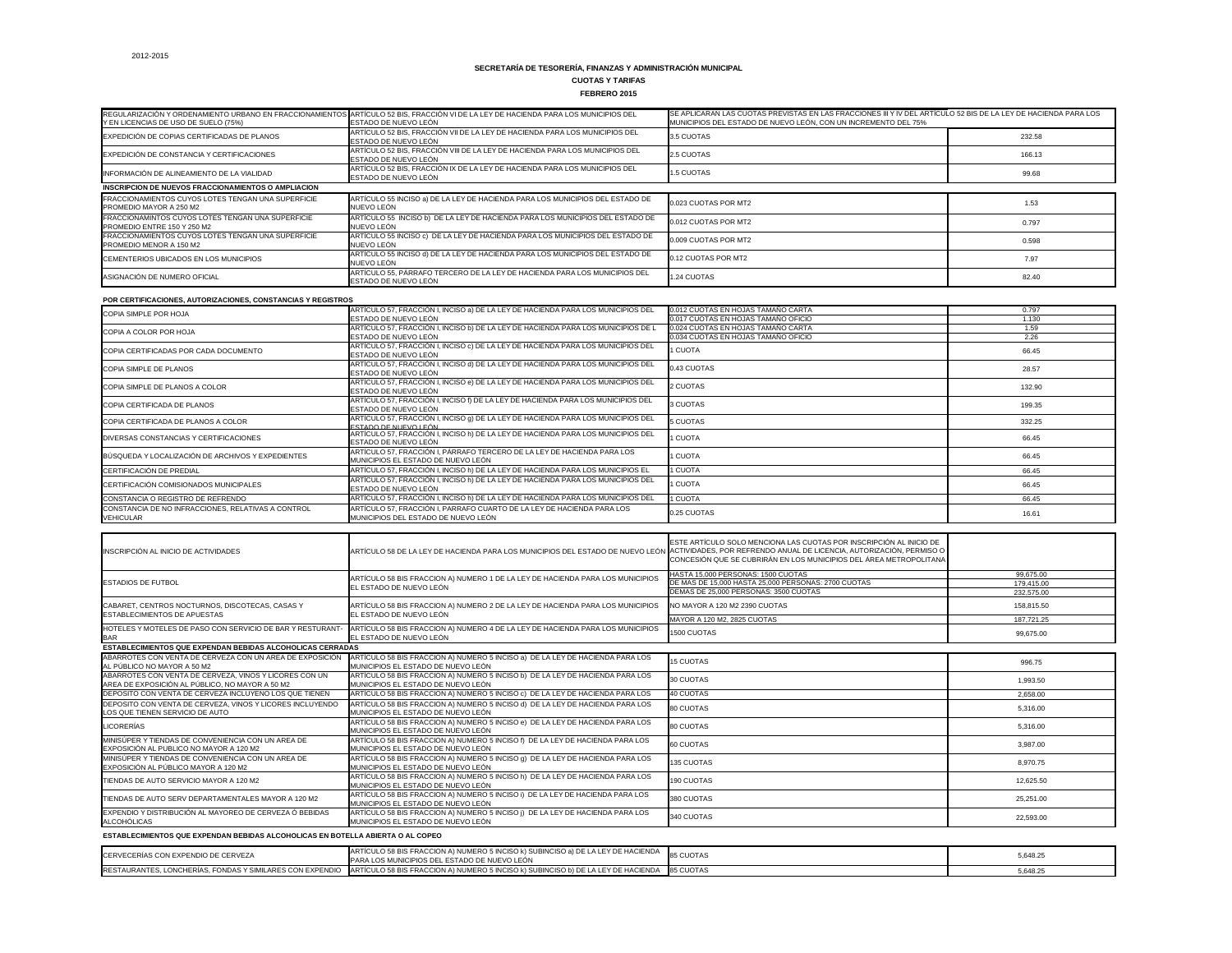**FEBRERO 2015**

| BILLARES CON EXPENDIO DE CERVEZA                                                                                  | ARTÍCULO 58 BIS FRACCION A) NUMERO 5 INCISO k) SUBINCISO c) DE LA LEY DE HACIENDA                                                 | <b>85 CUOTAS</b>                                                                                                               | 5,648.25                                                                                     |
|-------------------------------------------------------------------------------------------------------------------|-----------------------------------------------------------------------------------------------------------------------------------|--------------------------------------------------------------------------------------------------------------------------------|----------------------------------------------------------------------------------------------|
| BILLARES CON EXPENDIO DE CERVEZA. VINOS Y LICORES                                                                 | ARTÍCULO 58 BIS FRACCION A) NUMERO 5 INCISO k) SUBINCISO d) DE LA LEY DE HACIENDA<br>PARA LOS MUNICIPIOS DEL ESTADO DE NUEVO LEÓN | 130 CUOTAS                                                                                                                     | 8,638.50                                                                                     |
| CANTINAS O BARES CON EXPENDIO DE CERVEZA VINOS Y LICORES                                                          | ARTÍCULO 58 BIS FRACCION A) NUMERO 5 INCISO k) SUBINCISO e) DE LA LEY DE HACIENDA<br>PARA LOS MUNICIPIOS DEL ESTADO DE NUEVO LEÓN | 250 CUOTAS                                                                                                                     | 16.612.50                                                                                    |
| RESTAURANTES - BAR CON EXPENIO DE CERVEZA, VINOS Y LICORES,<br>CON UN ÁREA DE ATENCIÓN AL PÚBLICO DE HASTA 120 M2 | ARTÍCULO 58 BIS FRACCION A) NUMERO 5 INCISO k) SUBINCISO f) DE LA LEY DE HACIENDA<br>PARA LOS MUNICIPIOS DEL ESTADO DE NUEVO LEÓN | 150 CUOTAS                                                                                                                     | 9,967.50                                                                                     |
| RESTAURANTES- BAR CON EXPENDIO DE CERVEZA, VINOS Y LICORES<br>CON UN AREA DE ATENCIÓN AL PÚBLICO MAYOR A 120 M2   | ARTÍCULO 58 BIS FRACCION A) NUMERO 5 INCISO K) SUBINCISO 9) DE LA LEY DE HACIENDA<br>PARA LOS MUNICIPIOS DEL ESTADO DE NUEVO LEÓN | 250 CUOTAS                                                                                                                     | 16,612.50                                                                                    |
| CENTROS O CLUBES SOCIALES O DEPORTIVOS CON EXPENDIO O<br>CONSUMO DE CERVEZA, VINOS Y LICORES                      | ARTÍCULO 58 BIS FRACCION A) NUMERO 5 INCISO k) SUBINCISO h) DE LA LEY DE HACIENDA<br>PARA LOS MUNICIPIOS DEL ESTADO DE NUEVO LEÓN | PAGARÁN UNA CUOTA POR METRO DE SUPERFICIE DE EXPENDIO O DE<br>CONSUMO, EN NINGÚN CASO LA CANTIDAD SERÁ INFERIOR A 100 CUOTAS   | 66.45 POR M2 DE SUPERFICIE DE EXPENDIO O<br>DE CONSUMO, NINGUN CASO SERA INFERIOR<br>A 6,645 |
| CENTROS O CLUBES SOCIALES O DEPORTIVOS CON EXPENDIO O<br>CONSUMO DE CERVEZA, VINOS Y LICORES                      | ARTÍCULO 58 BIS FRACCION A) NUMERO 5 INCISO k) SUBINCISO i) DE LA LEY DE HACIENDA<br>PARA LOS MUNICIPIOS DEL ESTADO DE NUEVO LEÓN | PAGARÁN 0.25 CUOTAS POR METRO CUADRADO DE SUPERFICIE DE CONSUMO,<br>EN NINGUN CASO, LA CANTIDAD A PAGAR SERA MENOR A 50 CUOTAS | 16.61 POR M2 DE SUPERFICIE DE CONSUMO<br>NINGUN CASO SERA INFERIOR A 3.322.50                |
|                                                                                                                   |                                                                                                                                   | HASTA 150 M2 DE EXPENDIO O CONSUMO ABIERTO AL PÚBLICO 150 CUOTAS                                                               | 9,967.50                                                                                     |
| HOTELES CON EXPENDIO O CONSUMO HASTA 150 M2                                                                       | ARTICULO 58 BIS FRACCION A) NUMERO 5 INCISO k) SUBINCISO j) DE LA LEY DE HACIENDA<br>PARA LOS MUNICIPIOS DEL ESTADO DE NUEVO LEÓN | POR EL EXEDENTE DE 150 METROS, PAGARÁN POR CADA M2 O FRACCIÓN DE<br>EXPENDIO O CONSUMO ABIERTO AL PÚBLICO 0.6 CUOTAS           | 39.87                                                                                        |
|                                                                                                                   |                                                                                                                                   | NOTA: EN NINGIN CASO LA CANTIDAD A PAGAR SERA MAYOR A 1.000 CUOTAS                                                             | NO MAYOR A 66.450                                                                            |
|                                                                                                                   |                                                                                                                                   |                                                                                                                                |                                                                                              |
| <b>PERMISOS ESPECIALES</b>                                                                                        |                                                                                                                                   |                                                                                                                                |                                                                                              |
| EXPENDIO Y CONSUMO DE BEBIDAS ALCOHOLICAS                                                                         | ARTÍCULO 58 BIS FRACCION B) NUMERO 1 DE LA LEY DE HACIENDA PARA LOS MUNICIPIOS<br>DEL ESTADO DE NUEVO LEÓN                        | 0.2 CUOTAS POR M2 DE SUPERFICIE DE EXPENDIO O CONSUMO. MAS UN 10%<br>DE LOS DERECHOS POR CADA DIA DE DURACION DEL PERMISO      | 13.29                                                                                        |
| CONSUMO DE BEBIDAS ALCOHOLICAS                                                                                    | ARTÍCULO 58 BIS FRACCION B) NUMERO 2 DE LA LEY DE HACIENDA PARA LOS MUNICIPIOS<br><b>IDEL ESTADO DE NUEVO LEÓN</b>                | 0.1 CUOTAS POR M2 SE SUPERFICIE DE CONSUMO, MAS UN 10% DE LOS<br>DERECHOS POR CADA DIA DE DURACION DEL PERMISO                 | 6.65                                                                                         |
|                                                                                                                   |                                                                                                                                   | EN NINGUN CASO LA CANTIDAD A PAGAR SERÁ MENOR A 50 CUOTAS                                                                      | 3.322.50                                                                                     |

| <b>REVISION, INSPECCION Y SERVICIO</b>                               |                                                                                                                                                                                                                                         |                                                                                                                                                                                                                           |                                                       |
|----------------------------------------------------------------------|-----------------------------------------------------------------------------------------------------------------------------------------------------------------------------------------------------------------------------------------|---------------------------------------------------------------------------------------------------------------------------------------------------------------------------------------------------------------------------|-------------------------------------------------------|
| SERVICIO DE EXAMEN MEDICO DE PERICIA PARA AUTORIZACIÓN DE            | ARTÍCULO 62 FRACCIÓN I DE LA LEY DE HACIENDA PARA LOS MUNICIPIOS DEL ESTADO DE                                                                                                                                                          |                                                                                                                                                                                                                           |                                                       |
| LICENCIA DE MANEJO                                                   | NUEVO LEÓN                                                                                                                                                                                                                              | 2 CUOTAS                                                                                                                                                                                                                  | 132.90                                                |
| PERMISO PARA TRANSITAR SIN PLACAS                                    | ARTÍCULO 62 FRACCIÓN I, PÁRRAFO SEGUNDO DE LA LEY DE HACIENDA PARA LOS<br>MUNICIPIOS DEL ESTADO DE NUEVO LEÓN                                                                                                                           | <b>6 CUOTAS</b>                                                                                                                                                                                                           | 398.70                                                |
| LICENCIA PARA ESTACIONAMIENTO CARGA Y DESCARGA                       | ARTÍCULO 62 FRACCIÓN I, PÁRRAFO CUARTO DE LA LEY DE HACIENDA PARA LOS<br>MUNICIPIOS DEL ESTADO DE NUEVO LEÓN                                                                                                                            | <b>5 CUOTAS</b>                                                                                                                                                                                                           | 332.25                                                |
| REVISIÓN DE ISAI                                                     | ARTÍCULO 62 FRACCIÓN IV DE LA LEY DE HACIENDA PARA LOS MUNICIPIOS DEL ESTADO DE 10 CUOTAS POR CADA INMUEBLE CUANDO NO EXISTA CANTIDAD A PAGAR POR<br>NUEVO LEÓN                                                                         | <b>CONCEPTO DEL ISAI</b>                                                                                                                                                                                                  | 664.50                                                |
| INSPECCIÓN DE COMERCIO AMBULANTE                                     | ARTÍCULO 62, FRACCIÓN II DE LA LEY DE HACIENDA PARA LOS MUNICIPIOS DEL ESTADO DE<br>NUEVO LEÓN                                                                                                                                          | DE \$20 A \$70 POR INSPECCIONES QUE PREVIENEN LOS REGLAMENTOS A NIVEL<br><b>MUNICIPAL</b>                                                                                                                                 | \$20 Y \$70                                           |
| INTERVENCION DE DIV. Y ESPECT. PUB.                                  | ARTÍCULO 31 BIS, FRACCION I, INCISO d) y ARTÍCULO 63 DE LA LEY DE HACIENDA PARA LOS<br>MUNICIPIOS DEL ESTADO DE NUEVO LEÓN                                                                                                              | EN RAZÓN A SU COSTO                                                                                                                                                                                                       | SEGÚN SEA EL CASO                                     |
| <b>INSPECCION DE ECOLOGIA</b>                                        | EN RAZÓN A SU COSTO<br>ARTICULO 63 DE LA LEY DE HACIENDA ARA LOS MUNICIPIOS DEL ESTADO DE NUEVO LEÓN                                                                                                                                    |                                                                                                                                                                                                                           | SEGÚN SEA EL CASO                                     |
| SERVICIOS SANITARIOS QUE PRESTE EL MUNICIPIO                         |                                                                                                                                                                                                                                         |                                                                                                                                                                                                                           |                                                       |
| MANTENER ANIMALES EN OBSERVACIÓN                                     | ART ÍCULO 62, FRACCIÓN VI, INCISO a) DE LA LEY DE HACIENDA PARA LOS MUNICIPIOS DEL<br>ESTADO DE NUEVO LEÓN                                                                                                                              | 0.50 CUOTAS                                                                                                                                                                                                               | 33.23                                                 |
| RECOGER ANIMALES DOMÉSTICOS ENFERMOS                                 | ARTÍCULO 62, FRACCIÓN VI INCISO b) DE LA LEY DE HACIENDA PARA LOS MUNICIPIOS DEL<br>ESTADO DE NUEVO LEÓN                                                                                                                                | 0.50 CUOTAS                                                                                                                                                                                                               | 33.23                                                 |
| <b>EXPEDICION DE LICENCIAS</b>                                       |                                                                                                                                                                                                                                         |                                                                                                                                                                                                                           |                                                       |
|                                                                      | ARTÍCULO 64, FRACCIÓN V, PÁRRAFO PRIMERO DE LA LEY DE HACIENDA PARA LOS<br>MUNICIPIOS DEL ESTADO DE NUEVO LEÓN                                                                                                                          | POR LICENCIA Y MEDIO DE IDENTIFICACIÓN POR M2 DE EXPOSICIÓN, 2.5<br><b>CUOTAS</b>                                                                                                                                         | 166.13                                                |
| LICENCIA DE ANUNCIOS                                                 | ANUNCIOS CUYA SUPERFICIE DE EXPOSICIÓN ESTE COMPUESTA DE<br>ARTÍCULO 64, FRACCIÓN V, PÁRRAFO SEGUNDO DE LA LEY DE HACIENDA PARA LOS<br>ELEMENTOS ELECTRÓNICOS, EL MONTO MÁXIMO SERÁ DE 75 CUOTAS<br>MUNICIPIOS DEL ESTADO DE NUEVO LEÓN | 4,983.75                                                                                                                                                                                                                  |                                                       |
| LICENCIA DE ANUNCIOS EN VIA PUBLICA                                  | ARTÍCULO 64, FRACCIÓN V, PÁRRAFO SEXTO DE LA LEY DE HACIENDA PARA LOS<br>MUNICIPIOS DEL ESTADO DE NUEVO LEÓN                                                                                                                            | 0.4 CUOTAS POR METROS CUADRADO DE EXPOSICION POR DIA                                                                                                                                                                      | 26.58                                                 |
| <b>LIMPIEZA DE LOTES BALDÍOS</b>                                     |                                                                                                                                                                                                                                         |                                                                                                                                                                                                                           |                                                       |
|                                                                      | ARTÍCULO 65, INCISO a) DE LA LEY DE HACIENDA PARA LOS MUNICIPIOS DEL ESTADO DE<br>NUEVO LEÓN                                                                                                                                            | PREDIOS CON SUPERFICIE HASTA 1,000 M2 0.30 CUOTAS                                                                                                                                                                         | 19.94                                                 |
|                                                                      | ARTÍCULO 65 INCISO b) DE LA LEY DE HACIENDA PARA LOS MUNICIPIOS DEL ESTADO DE<br>NUEVO LEÓN                                                                                                                                             | POR EL EXCEDENTE DE 1,000 M2, POR CADA M2 EXCEDENTE 0.26 CUOTAS                                                                                                                                                           | 17.28                                                 |
| LIMPIEZA DE LOTES BALDÍOS                                            | ARTÍCULO 65, PÁRRAFO SEPTIMO DE LA LEY DE HACIENDA PARA LOS MUNICIPIOS DEL<br>ESTADO DE NUEVO LEÓN                                                                                                                                      | POR SERVICIO DE RECOLECCIÓN, TRASLADO Y DISPOSICIÓN FINAL DE LA<br>BASURA PRODUCTO DE LA LIMPIEZA A SOLICITUD DEL PROPIETARIO DEL<br>PREDIO, EL COSTO SERÁ DE 6 CUOTAS POR M3 O FRACCIÓN DE MATERIA<br><b>RECOLECTADA</b> | 398.70                                                |
| <b>LIMPIEZA Y RECOLECCION DE DESECHOS INDUSTRIALES Y COMERCIALES</b> |                                                                                                                                                                                                                                         |                                                                                                                                                                                                                           |                                                       |
|                                                                      | ARTÍCULO 65 BIS INCISO a) DE LA LEY DE HACIENDA PARA LOS MUNICIPIOS DEL ESTADO DE INMUEBLES QUE GENEREN HASTA 5 KG. DIARIOS, 2 CUOTAS                                                                                                   |                                                                                                                                                                                                                           | 132.90                                                |
|                                                                      | ARTÍCULO 65 BIS INCISO b) DE LA LEY DE HACIENDA PARA LOS MUNICIPIOS DEL ESTADO DE<br>NUEVO LEÓN                                                                                                                                         | NMUEBLES QUE GENEREN MÁS DE 5 KG. Y HASTA 10 KG DIARIOS, 4 CUOTAS                                                                                                                                                         | 265.80                                                |
|                                                                      | ARTÍCULO 65 BIS INCISO c) DE LA LEY DE HACIENDA PARA LOS MUNICIPIOS DEL ESTADO DE INMUEBLES QUE GENEREN MÁS DE 10 KG. Y HASTA 25 KG. DIARIOS, 6 CUOTAS                                                                                  |                                                                                                                                                                                                                           | 398.70                                                |
|                                                                      | ARTÍCULO 65 BIS INCISO d) DE LA LEY DE HACIENDA PARA LOS MUNICIPIOS DEL ESTADO DE INMUEBLES QUE GENEREN MÁS DE 25 KG. Y HASTA 50 KG. DIARIOS, 14 CUOTAS                                                                                 |                                                                                                                                                                                                                           | 930.30                                                |
| SERVICIO DE LIMPIA DE DESECHOS INDUSTRIALES Y COMERCIALES            | ARTÍCULO 65 BIS INCISO e) DE LA LEY DE HACIENDA PARA LOS MUNICIPIOS DEL ESTADO DE <b>I</b> INMUEBLES QUE GENEREN MÁS DE 50 KG. Y HASTA 100 KG. DIARIOS, 25<br>NUEVO LEÓN                                                                | <b>CUOTAS</b>                                                                                                                                                                                                             | 1,661.25                                              |
|                                                                      | ARTÍCULO 65 BIS INCISO f) DE LA LEY DE HACIENDA PARA LOS MUNICIPIOS DEL ESTADO DE<br>NUEVO LEÓN                                                                                                                                         | INMUEBLES QUE GENEREN MÁS DE 100 KG. Y HASTA 200 KG. DIARIOS, 48<br><b>CUOTAS</b>                                                                                                                                         | 3,189.60                                              |
|                                                                      | ARTÍCULO 65 BIS INCISO g) DE LA LEY DE HACIENDA PARA LOS MUNICIPIOS DEL ESTADO DE<br>NUEVO LEÓN                                                                                                                                         | : ∥INMUEBLES QUE GENEREN MÁS DE 200 KG. Ó EL EQUIVALENTE A TRES M3<br>DIARIOS EL COBRO SERÁ DE 48 CUOTAS MÁS 0.50 CUOTAS POR CADA 5KG.                                                                                    | 3,189.60 MÁS 33.22 POR CADA 5KG<br><b>ADICIONALES</b> |

**OCUPACION DE LA VIA PUBLICA**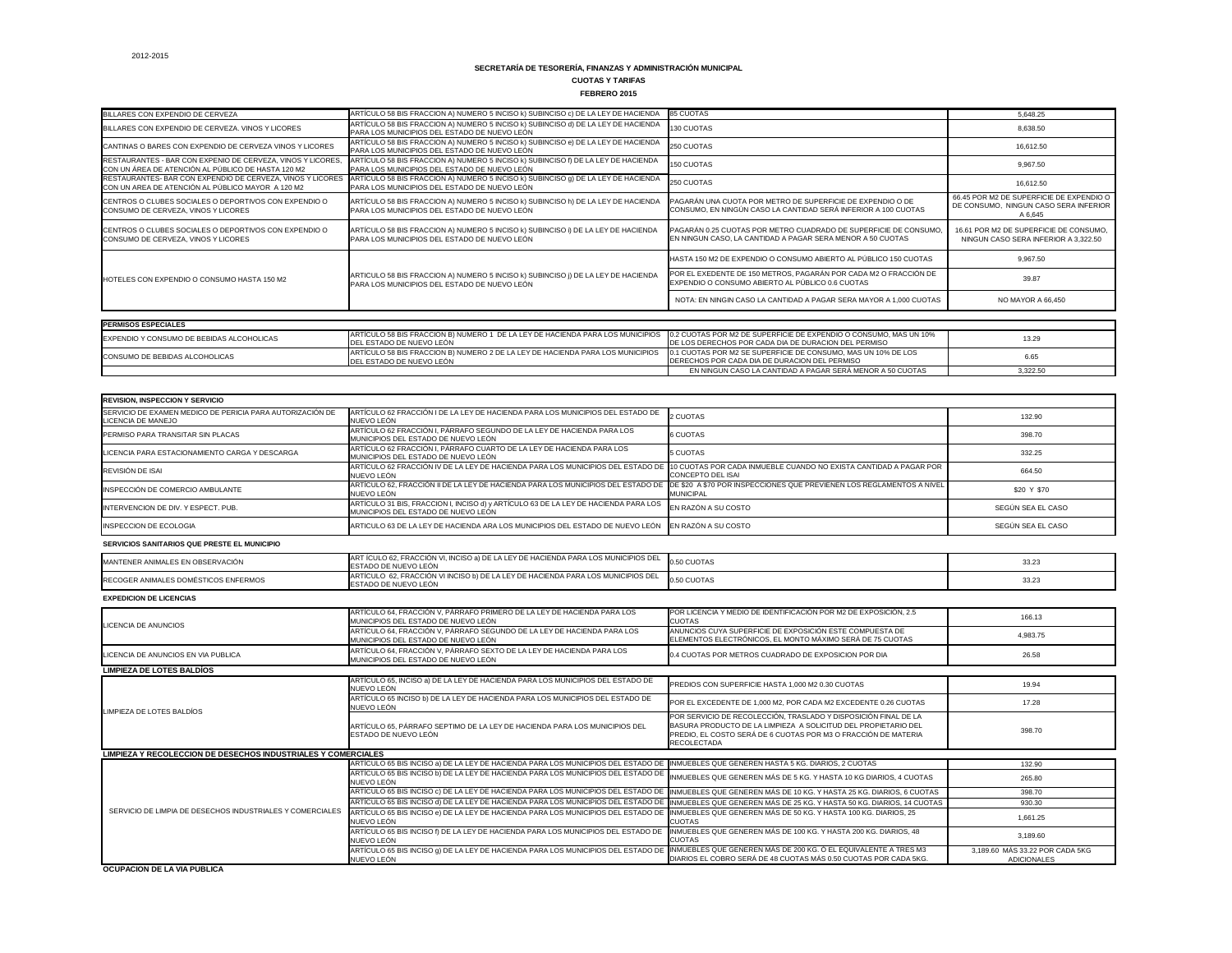**FEBRERO 2015**

| <b>EXPLUTAGION</b>                     |                                                                                                                                 |  |
|----------------------------------------|---------------------------------------------------------------------------------------------------------------------------------|--|
| <b>CUOTAS DIF</b><br><b>GUARDERIAS</b> | LOS MUNICIPIOS DEL ESTADO DE<br>FRACCION<br>ARTICULO 66.<br>– ∩E L<br>A LEY DE HACIENDA PARA L<br>$\overline{a}$<br>INUEVO LEÓN |  |
|                                        |                                                                                                                                 |  |

| OCUPAR LA VÍA PUBLICA CON INSTALACIONES FIJAS O SEMIFIJAS                                          | ARTÍCULO 65 BIS-1, FRACCIÓN I DE LA LEY DE HACIENDA PARA LOS MUNCICPIOS DEL<br>ESTADO DE NUEVO LEÓN                   | 0.016 CUOTAS DIARIAS                                                                                                                                                                                                                                                      | 1.06              |
|----------------------------------------------------------------------------------------------------|-----------------------------------------------------------------------------------------------------------------------|---------------------------------------------------------------------------------------------------------------------------------------------------------------------------------------------------------------------------------------------------------------------------|-------------------|
| SITIOS DE AUTOMÓVILES                                                                              | ARTÍCULO 65 BIS-1, FRACCIÓN II DE LA LEY DE HACIENDA PARA LOS MUNICIPIOS DEL<br>ESTADO DE NUEVO LEÓN                  | <b>5 CUOTAS POR TRIMESTRE</b>                                                                                                                                                                                                                                             | 332.25            |
| CAJONES ESTACIONAMIENTO COMERCIAL                                                                  | ARTÍCULO 65 BIS-1, FRACCIÓN III INCISO a) DE LA LEY DE HACIENDA PARA LOS MUNICIPIOS<br>DEL ESTADO DE NUEVO LEÓN       | 5 CUOTAS POR M2                                                                                                                                                                                                                                                           | 332.25            |
| CAJONES ESTACIONAMIENTO PARTICULAR                                                                 | ARTÍCULO 65 BIS-1, FRACCIÓN III INCISO b) DE LA LEY DE HACIENDA PARA LOS MUNICIPIOS<br>DEL ESTADO DE NUEVO LEÓN       | 1.5 CUOTAS POR M2                                                                                                                                                                                                                                                         | 99.68             |
| RECOLECCIÓN DE PARQUÍMETROS                                                                        | ARTÍCULO 65 BIS-1, FRACCIÓN IV, PÁRRAFO PRIMERO DE LA LEY DE HACIENDA PARA LOS<br>MUNICIPIOS DEL ESTADO DE NUEVO LEÓN | \$2.50 POR HORA                                                                                                                                                                                                                                                           | \$2.50 POR HORA   |
| <b>MERCADOS AMBULANTES</b>                                                                         | ARTÍCULO 65 BIS-1, FRACCIÓN I DE LA LEY DE HACIENDA PARA LOS MUNICPIOS DEL<br>ESTADO DE NUEVO LEÓN                    | 0.016 CUOTAS DIARIAS POR M2 COMPLETO O FRACCION                                                                                                                                                                                                                           | 1.06              |
| OTRAS OCUPACIONES DE LA VIA PUBLICA                                                                | ARTÍCULO 65 BIS-1, FRACCIÓN I, PÁRRAFO SEGUNDO DE LA LEY DE HACIENDA PARA LOS<br>MUNCIPIOS DEL ESTADO DE NUEVO LEÓN   | 0.081 CUOTAS DIARIAS POR METRO CUADRADO                                                                                                                                                                                                                                   | 5.38              |
| <b>CONTRIBUCIONES POR NUEVOS FRACCIONAMIENTOS, EDIFICACIONES, RELOTIFICACIONES Y SUBDIVISIONES</b> |                                                                                                                       |                                                                                                                                                                                                                                                                           |                   |
| PAGO DEL 7 %                                                                                       | ARTICULO 65 BIS 2 DE LA LEY DE HACIENDA PARA LOS MUNICIPIOS DEL ESTADO DE NUEVO<br>LEÓN                               | SEGÚN SEA EL CASO                                                                                                                                                                                                                                                         | SEGÚN SEA EL CASO |
| <b>PAGO DEL ARTICULO 151 FRACC II</b>                                                              | ARTICULO 65 BIS 2 DE LA LEY DE HACIENDA PARA LOS MUNICIPIOS DEL ESTADO DE NUEVO<br>LEÓN                               | CEDER SUELO AL MUNICIPIO PARA DESTINOS A RAZÓN DEL 17% -DIECISIETE<br>DEL ÁREA VENDIBLE Ó 22 - VEINTIDÓS METROS CUADRADOS POR UNIDAD DE<br>VIVIENDA, O LO QUE RESULTE MAYOR. LOS USOS COMPLEMENTARIOS NO<br>HABITACIONALES CEDERÁN EL 7% -SIETE DEL ÁREA VENDIBLE CORRESP | SEGÚN SEA EL CASO |
| <b>OTROS INGRESOS</b>                                                                              |                                                                                                                       |                                                                                                                                                                                                                                                                           |                   |
| OTROS INGRESOS                                                                                     | ARTICULO 63 PARRAFO SEGUNDO DE LA LEY DE HACIENDA PARA LOS MUNICIPIOS DEL<br>ESTADO DE NUEVO LEÓN                     | SEGÚN SEA EL CASO                                                                                                                                                                                                                                                         | SEGÚN SEA EL CASO |
| <b>DIVERSOS</b>                                                                                    |                                                                                                                       |                                                                                                                                                                                                                                                                           |                   |
| <b>DIVERSOS</b>                                                                                    | ARTICULO 63 PARRAFO SEGUNDO DE LA LEY DE HACIENDA PARA LOS MUNICIPIOS DEL<br>ESTADO DE NUEVO LEÓN                     | SEGÚN SEA EL CASO                                                                                                                                                                                                                                                         | SEGÚN SEA EL CASO |
|                                                                                                    | <b>3.- PRODUCTOS</b>                                                                                                  |                                                                                                                                                                                                                                                                           |                   |
| <b>CONCEPTO Y DESCRIPCION</b>                                                                      | <b>FUNDAMENTO JURÍDICO</b>                                                                                            | <b>CUOTA QUE CORRESPONDE</b>                                                                                                                                                                                                                                              | <b>CANTIDAD</b>   |
|                                                                                                    |                                                                                                                       |                                                                                                                                                                                                                                                                           |                   |
| <b>EXPLOTACION</b>                                                                                 |                                                                                                                       |                                                                                                                                                                                                                                                                           |                   |
| <b>CUOTAS DIF GUARDERIAS</b>                                                                       | ARTICULO 66. FRACCION I DE LA LEY DE HACIENDA PARA LOS MUNICIPIOS DEL ESTADO DE<br>NUEVO LEÓN                         | SEGÚN SEA EL CASO                                                                                                                                                                                                                                                         | SEGÚN SEA EL CASO |

| <b>CONCEPTO Y DESCRIPCION</b>                   | <b>FUNDAMENTO JURÍDICO</b>                                                                                                                                                                                                                    | <b>CUOTA QUE CORRESPONDE</b>                                                                                                          | <b>CANTIDAD</b>   |
|-------------------------------------------------|-----------------------------------------------------------------------------------------------------------------------------------------------------------------------------------------------------------------------------------------------|---------------------------------------------------------------------------------------------------------------------------------------|-------------------|
| <b>MULTAS</b>                                   |                                                                                                                                                                                                                                               |                                                                                                                                       |                   |
| MULTAS DE TRANSITO                              | ARTICULO 67, FRACCION I Y ARTICULO 69 DE LA LEY DE HACIENDA PARA LOS MUNICIPIOS<br>DEL ESTADO DE NUEVO LEÓN Y ARTICULO 136, FRACCION V, 137, 138, 139, 140 Y 145 DEL<br>REGLAMENTO DE TRANSITO Y VIALIDAD DEL MUNICIPIO DE GARCIA, NUEVO LEÓN | DE ACUERDO AL TABULADOR Y DEMAS PRECEPTOS QUE ESTABLECE EL<br>REGLAMENTO DE TRANSITO Y VIALIDAD DEL MUNCIPIO DE GARCIA, NUEVO<br>LEÓN | SEGÚN SEA EL CASO |
| <b>MULTAS DE POLICIA</b>                        | ARTICULO 67, FRACCION I Y ARTICULO 69 DE LA LEY DE HACIENDA PARA LOS MUNICIPIOS<br>DEL ESTADO DE NUEVO LEÓN                                                                                                                                   | DE ACUERDO A TABULADOR                                                                                                                | SEGÚN SEA EL CASO |
| MULTAS DE OBRAS PUBLICAS                        | ARTICULO 67 FRACCION I Y ARTICULO 69 DE LA LEY DE HACIENDA PARA LOS MUNICIPIOS<br>DEL ESTADO DE NUEVO LEÓN                                                                                                                                    | DE ACUERDO A TABULADOR                                                                                                                | SEGÚN SEA EL CASO |
| MULTAS DE COMERCIO Y ESPECTACULOS               | ARTICULO 67 FRACCION I Y ARTICULO 69 DE LA LEY DE HACIENDA PARA LOS MUNICIPIOS<br>DEL ESTADO DE NUEVO LEÓN                                                                                                                                    | DE ACUERDO A TABULADOR                                                                                                                | SEGÚN SEA EL CASO |
| MULTAS DE LOTES BALDIOS                         | ARTICULO 67 FRACCION I Y ARTICULO 69 DE LA LEY DE HACIENDA PARA LOS MUNICIPIOS<br>DEL ESTADO DE NUEVO LEÓN                                                                                                                                    | DE ACUERDO A TABULADOR                                                                                                                | SEGÚN SEA EL CASO |
| <b>MULTA DE ISAI</b>                            | ARTICULO 67 FRACCION I Y ARTICULO 69 DE LA LEY DE HACIENDA PARA LOS MUNICIPIOS<br>DEL ESTADO DE NUEVO LEÓN                                                                                                                                    | DE ACUERDO A TABULADOR                                                                                                                | SEGÚN SEA EL CASO |
| MULTAS DE ECOLOGIA                              | ARTICULO 67 FRACCION I Y ARTICULO 69 DE LA LEY DE HACIENDA PARA LOS MUNICIPIOS<br>DEL ESTADO DE NUEVO LEÓN                                                                                                                                    | DE ACUERDO A TABULADOR                                                                                                                | SEGÚN SEA EL CASO |
| MULTAS PROTECCION CIVIL                         | ARTICULO 67 FRACCION I Y ARTICULO 69 DE LA LEY DE HACIENDA PARA LOS MUNICIPIOS<br>DEL ESTADO DE NUEVO LEÓN                                                                                                                                    | DE ACUERDO A TABULADOR                                                                                                                | SEGÚN SEA EL CASO |
| MULTAS DE LIMPIA                                | ARTICULO 67 FRACCION I Y ARTICULO 69 DE LA LEY DE HACIENDA PARA LOS MUNICIPIOS<br>DEL ESTADO DE NUEVO LEÓN                                                                                                                                    | DE ACUERDO A TABULADOR                                                                                                                | SEGÚN SEA EL CASO |
| <b>ACCESORIOS Y REZAGOS</b>                     |                                                                                                                                                                                                                                               |                                                                                                                                       |                   |
| <b>RECARGOS DE IMPUESTO PREDIAL</b>             | ARTICULO 67, FRACCION III DE LA LEY DE HACIENDA PARA LOS MUNICIPIOS DEL ESTADO DE<br>NUEVO LEÓN, Y LEY DE INGRESOS PARA LOS MUNICIPIOS ART. TERCERO Y CUARTO                                                                                  | AL PRESENTARSE ESPONTANEAMENTE EL 1% Y AL SER REQUERIDO EL 1.2%<br>POR CADA MES O FRACCION QUE SE RETARDE EL PAGO                     | SEGÚN SEA EL CASO |
| RECARGOS DE ADQUISICION DE INMUEBLES            | ARTICULO 67, FRACCION III DE LA LEY DE HACIENDA PARA LOS MUNICIPIOS DEL ESTADO DE<br>NUEVO LEÓN, Y LEY DE INGRESOS PARA LOS MUNICIPIOS ART. TERCERO Y CUARTO                                                                                  | AL PRESENTARSE ESPONTANEAMENTE EL 1% Y AL SER REQUERIDO EL 1.2%<br>POR CADA MES O FRACCION QUE SE RETARDE EL PAGO                     | SEGÚN SEA EL CASO |
| <b>RECARGOS DE DERECHOS</b>                     | ARTICULO 67, FRACCION III DE LA LEY DE HACIENDA PARA LOS MUNICIPIOS DEL ESTADO DE<br>NUEVO LEÓN, Y LEY DE INGRESOS PARA LOS MUNICIPIOS ART. TERCERO Y CUARTO                                                                                  | AL PRESENTARSE ESPONTANEAMENTE EL 1% Y AL SER REQUERIDO EL 1.2%<br>POR CADA MES O FRACCION QUE SE RETARDE EL PAGO                     | SEGÚN SEA EL CASO |
| RECARGOS DE APROVECHAMIENTO                     | ARTICULO 67, FRACCION III DE LA LEY DE HACIENDA PARA LOS MUNICIPIOS DEL ESTADO DE<br>NUEVO LEÓN, Y LEY DE INGRESOS PARA LOS MUNICIPIOS ART. TERCERO Y CUARTO                                                                                  | AL PRESENTARSE ESPONTANEAMENTE EL 1% Y AL SER REQUERIDO EL 1.2%<br>POR CADA MES O FRACCION QUE SE RETARDE EL PAGO                     | SEGÚN SEA EL CASO |
| GASTOS DE EJECUCION DE IMPUESTO PREDIAL         | ARTICULO 67, FRACCION III DE LA LEY DE HACIENDA PARA LOS MUNICIPIOS DEL ESTADO DE<br>NUEVO LEÓN, ART. 145 DEL CODIGO FISCAL CAP. 3                                                                                                            | 10% DEL CREDITO FISCAL SIN EXCEDER 1 SALARIO MINIMO ELEVADO A DOS<br>AÑOS                                                             | SEGÚN SEA EL CASO |
| GASTOS DE EJECUCION DE ADQUISICION DE INMUEBLES | ARTICULO 67, FRACCION III DE LA LEY DE HACIENDA PARA LOS MUNICIPIOS DEL ESTADO DE<br>NUEVO LEÓN, ART. 145 DEL CODIGO FISCAL CAP. 3                                                                                                            | 10% DEL CREDITO FISCAL SIN EXCEDER 1 SALARIO MINIMO ELEVADO A DOS<br>AÑOS                                                             | SEGÚN SEA EL CASO |
| <b>GASTOS DE DERECHOS</b>                       | ARTICULO 67, FRACCION III DE LA LEY DE HACIENDA PARA LOS MUNICIPIOS DEL ESTADO DE<br>NUEVO LEÓN, Y LEY DE INGRESOS PARA LOS MUNICIPIOS ART. TERCERO Y CUARTO                                                                                  | AL PRESENTARSE ESPONTANEAMENTE EL 1% Y AL SER REQUERIDO EL 1.2%<br>POR CADA MES O FRACCION QUE SE RETARDE EL PAGO                     | SEGÚN SEA EL CASO |
| GASTOS DE APROVECHAMIENTO                       | ARTICULO 67, FRACCION III DE LA LEY DE HACIENDA PARA LOS MUNICIPIOS DEL ESTADO DE<br>NUEVO LEÓN, Y LEY DE INGRESOS PARA LOS MUNICIPIOS ART. TERCERO Y CUARTO                                                                                  | AL PRESENTARSE ESPONTANEAMENTE EL 1% Y AL SER REQUERIDO EL 1.2%<br>POR CADA MES O FRACCION QUE SE RETARDE EL PAGO                     | SEGÚN SEA EL CASO |
| SANCION DE IMPUESTO PREDIAL                     | ARTICULO 67, FRACCION III DE LA LEY DE HACIENDA PARA LOS MUNICIPIOS DEL ESTADO DE<br>NUEVO LEÓN Y CODIGO FISCAL ART 22                                                                                                                        | SEGÚN SEA EL CASO                                                                                                                     | SEGÚN SEA EL CASO |

**4.- APROVECHAMIENTOS**